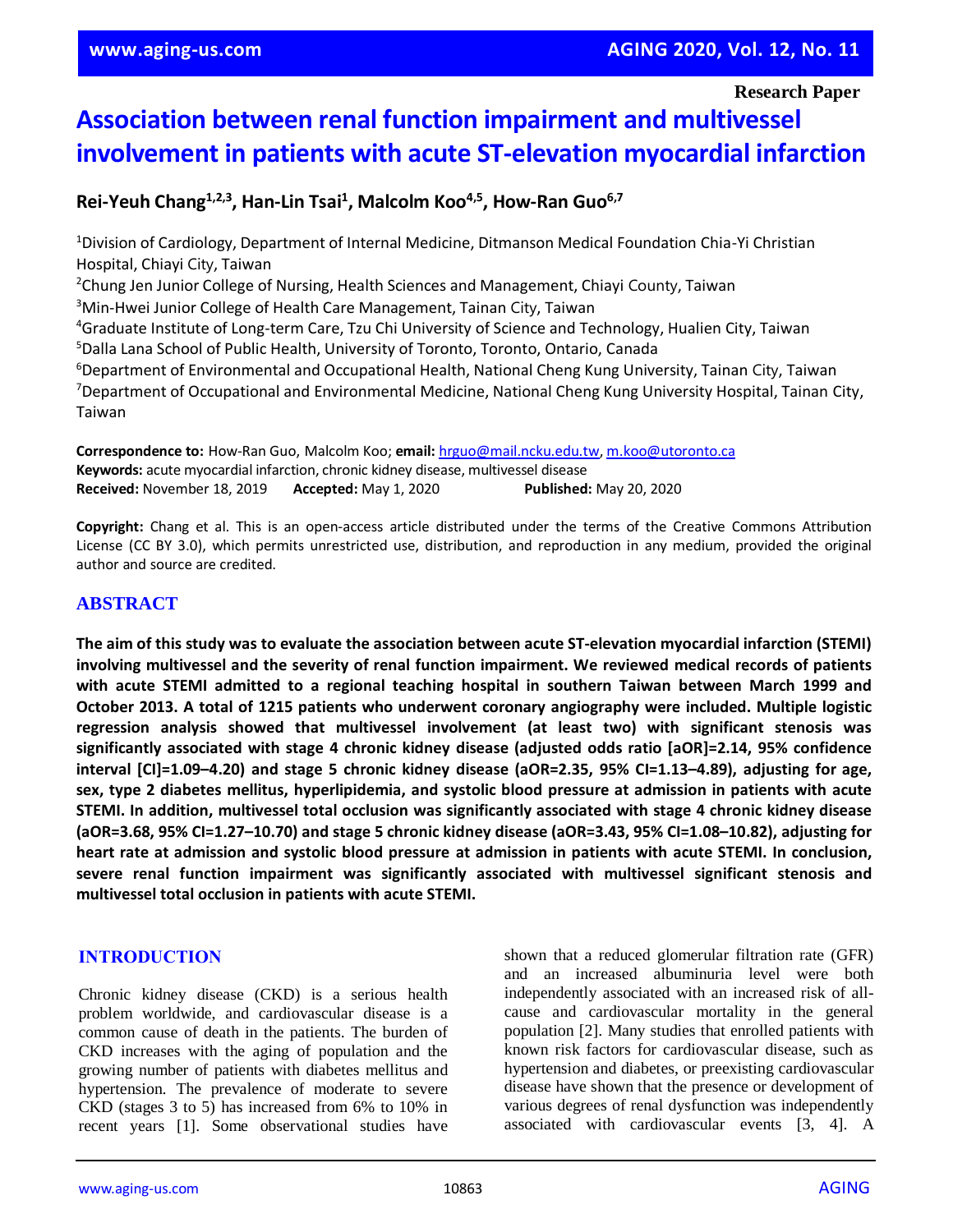nationwide study of 130,099 patients with myocardial infarction in the United States revealed that an elevated creatinine level was a significant predictor of mortality risk and underutilization of cardiovascular prevention therapies, including aspirin, beta-blockers, thrombolytic therapy, angiography, and angioplasty during the period of hospitalization [5]. Another study showed a strong dose-response relationship between renal function and in-hospital mortality as well as post-discharge survival at 1, 3, and 5 years in patients with acute myocardial infarction (AMI) [6]. In addition, patients with CKD who received less aggressive treatment during hospitalization for AMI showed substantially higher mortality rates [6, 7].

Previous studies indicated that the severity of atherosclerosis of the coronary artery was correlated with the declining of GFR in patients with acute coronary syndrome [8]. In AMI, both the number of coronary arteries with significant stenosis and that of those with total occlusion can affect the cardiologist's decision on the modality of revascularization, i.e., medical therapy, primary percutaneous coronary intervention (PCI), or coronary artery bypass grafting (CABG). CKD not only is an independent risk factor for cardiovascular disease, it is also frequently associated with other risk factors, such as old age, hypertension, and diabetes. The morbidities and complications of CKD patients during admission of AMI are generally higher than those of patients with normal renal function.

The risk of post procedural acute kidney injury is a concern in patients with CKD. Therefore, the choice of treatment modality for acute ST-elevation myocardial infarction (STEMI) in CKD patients is a challenge to cardiologists. Therefore, the aim of this study was to evaluate the associations between the severity of renal impairment and the risk of having multiple (at least 2) coronary arteries with significant stenosis or total occlusion in patients with acute STEMI.

## **RESULTS**

Of the 1,815 acute STEMI patients identified during the study period, 1,365 received coronary angiography, and 1,215 with no missing data, except hemoglobin (100 patients with missing data) and proteinuria (250 patients with missing data), were included in the analyses. The mean age of the patients was 62.0 years, and 78.2% of them were male. The demographic and clinical characteristics of the study patients are shown in Table 1. The distribution of the number of vessels with significant stenosis was significantly different among patients at different CKD stages ( $P = 0.001$ ). However, the distribution of the number of vessels with total occlusion was not significantly different among patients

at different CKD stages ( $P = 0.243$ ). In addition, the remaining variables were significantly different among the five CKD stages except for peak creatine kinase, peak creatine kinase-MB, peak activated partial thromboplastin time, infarct location, infarct-related artery, and four types of complications (death, ventricular septal rupture, free wall rupture, and ventricular tachycardia).

Furthermore, the number of vessels with total occlusion was significantly associated with the number of vessels with significant stenosis (Spearman's correlation coefficient =  $0.23$ ,  $P < 0.001$ ). Among the 458 patients with significant stenosis in one coronary artery, 221 (48.2%) had no total occlusion, and the remaining 237 (51.8%) had one total occlusion. Among the 343 patients with significant stenosis of two coronary arteries, 134 (39.1%) had no total occlusion, 191 (55.7%) had one total occlusion, and the remaining 18 (5.2%) had two total occlusion. Finally, among the 416 patients with significant stenosis of three coronary arteries, 120 (29.1%) had no total occlusion, 230  $(55.7\%)$  had one total occlusion, 54  $(13.8\%)$  had two total occlusion, and the remaining 9 (2.2%) had three total occlusion.

Univariate logistic regression analyses showed that multivessel significant stenosis was significantly associated with older age, hypertension, type 2 diabetes mellitus, hemoglobin, systolic blood pressure at admission, and CKD status (stages 3, 4, and 5) in patients with acute STEMI (Table 2). Multiple logistic regression analysis further showed that multivessel significant stenosis was independently and significantly associated with age (adjusted odds ratio  $[aOR] = 1.02$ , 95% confidence interval  $|CI| = 1.01-1.03$ , male sex  $(aOR = 1.62, 95\% \text{ CI} = 1.20-2.19)$ , type 2 diabetes mellitus (aOR = 1.70, 95% CI = 1.32–2.19), hyperlipidemia (aOR = 1.39, 95% CI = 1.08–1.78), systolic blood pressure at admission ( $aOR = 0.95$  per 10 mmHg,  $95\%$  CI = 0.91–0.99) and CKD stages (Table 2). Specifically, using normal renal function or stage 1 CKD as the reference, the aOR was  $2.14$  (95% CI = 1.09–4.20) for stage 4 and 2.35 (95% CI = 1.13–4.89) for stage 5 (Table 2).

Furthermore, univariate logistic regression analyses showed that multivessel total occlusion was significantly associated with hemoglobin, systolic blood pressure at admission, heart rate at admission and CKD stages 4 and 5 (Table 3). Multiple logistic regression analysis further showed that multivessel total occlusion was independently and significantly associated with systolic blood pressure at admission ( $aOR = 0.92$  per 10 mmHg,  $95\%$  CI = 0.85–1.00), heart rate at admission  $(aOR = 1.13 \text{ per } 10 \text{ beats/min}, 95\% \text{ CI} = 1.02 - 1.25)$  and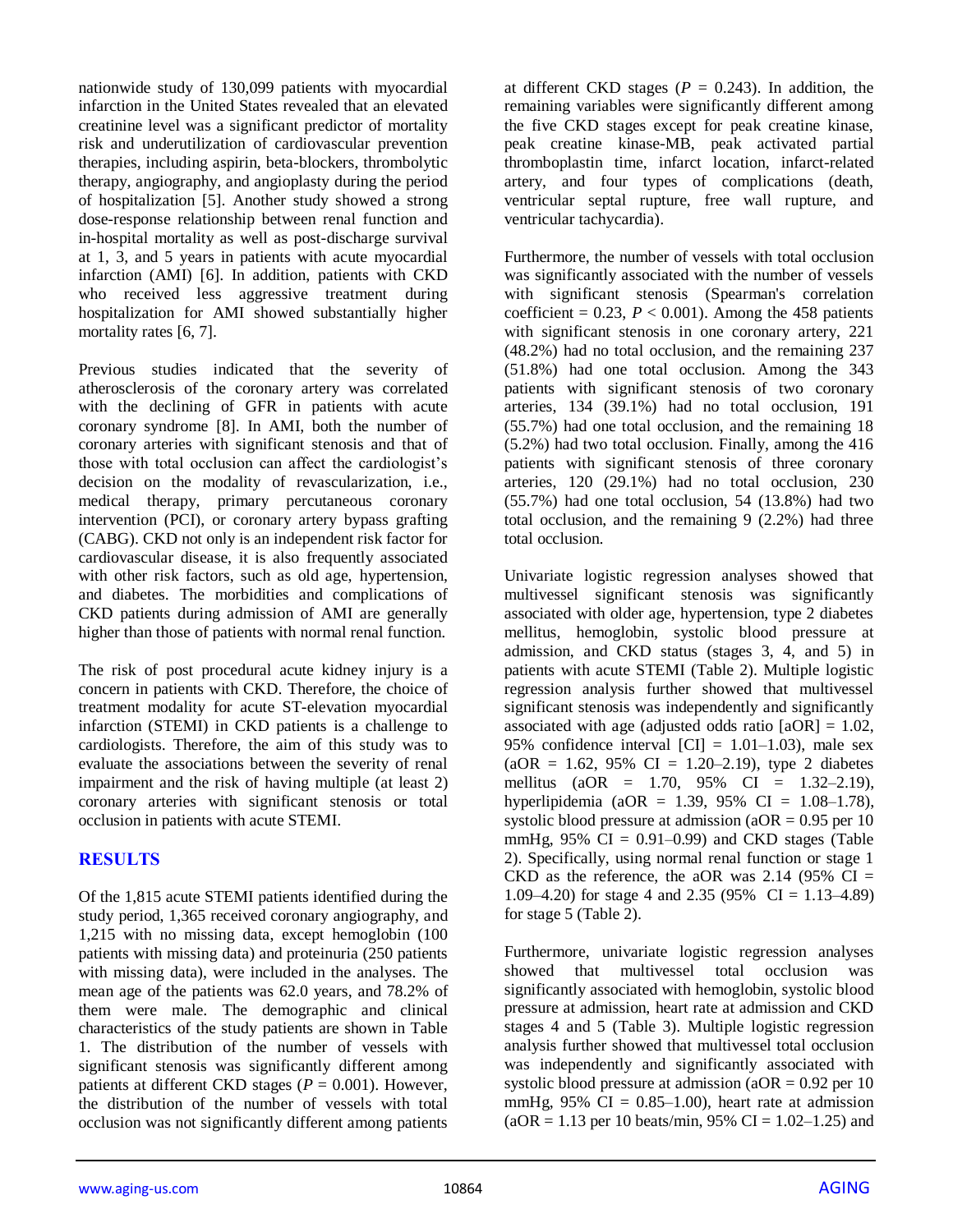| Table 1. Demographic and clinical characteristics of study patients ( $N = 1215$ ). |  |
|-------------------------------------------------------------------------------------|--|
|-------------------------------------------------------------------------------------|--|

|                                              | Stage of chronic kidney disease |               |               |               |               |                  |
|----------------------------------------------|---------------------------------|---------------|---------------|---------------|---------------|------------------|
| <b>Variable</b>                              | Number (%) or mean (SD)         |               |               |               |               |                  |
|                                              | <b>Stage 1</b>                  | Stage 2       | Stage 3       | Stage 4       | Stage 5       | $\boldsymbol{P}$ |
|                                              | 153 (12.6)                      | 542 (44.6)    | 398 (32.8)    | 69(5.7)       | 53(4.4)       |                  |
| Age (year)                                   | 51.5(2.4)                       | 60.1(11.2)    | 67.0(10.6)    | 71.0(11.7)    | 65.8(13.1)    | < 0.001          |
| Sex                                          |                                 |               |               |               |               | < 0.001          |
| Male                                         | 128 (83.7)                      | 443 (81.7)    | 303(76.1)     | 41 (59.4)     | 35(66.0)      |                  |
| Female                                       | 25(16.3)                        | 99 (18.3)     | 95 (23.8)     | 28 (40.6)     | 18 (34.0)     |                  |
| Smoking                                      | 84 (54.9)                       | 262 (48.3)    | 148 (37.2)    | 23(33.3)      | 13(24.5)      | < 0.001          |
| Hypertension                                 | 64 (41.8)                       | 274 (50.6)    | 224(56.3)     | 49 (71.0)     | 39 (73.6)     | < 0.001          |
| Diabetes mellitus                            | 62(40.5)                        | 196 (36.2)    | 162(40.7)     | 34 (49.3)     | 30(56.6)      | 0.017            |
| Hyperlipidemia                               | 84 (54.9)                       | 275 (50.7)    | 169(42.5)     | 20(29.0)      | 10(18.9)      | < 0.001          |
| Hemoglobin (g/dL)                            | 14.8(1.7)                       | 14.6(1.8)     | 14.0(2.1)     | 13.4(2.2)     | 12.3(2.5)     | < 0.001          |
| Proteinuria                                  |                                 |               |               |               |               | < 0.001          |
| Nil                                          | 86 (72.3)                       | 302(67.6)     | 177 (56.9)    | 16(30.8)      | 12(33.3)      |                  |
| Trace                                        | 18(15.1)                        | 107(23.9)     | 85 (27.3)     | 21(40.4)      | 6(16.7)       |                  |
| Positive                                     | 15(12.6)                        | 38(8.5)       | 49 (15.8)     | 15(28.8)      | 18(50.0)      |                  |
| Length of hospital stay (day)                | 5.9(3.4)                        | 6.1(4.5)      | 7.7(9.2)      | 8.5(7.4)      | 10.6(10.8)    | < 0.001          |
| Body weight (kg)                             | 69.0(13.3)                      | 67.8(11.6)    | 64.4(11.9)    | 64.4(15.5)    | 63.1(15.3)    | < 0.001          |
| Systolic blood pressure at admission (mmHg)  | 138.0(25.5)                     | 133.4 (27.8)  | 131.0 (32.4)  | 122.8(33.1)   | 128.1 (32.6)  | 0.004            |
| Diastolic blood pressure at admission (mmHg) | 96.3 (94.6)                     | 79.8 (17.7)   | 77.0(19.0)    | 73.3(20.2)    | 71.8(18.5)    | < 0.001          |
| Heart rate at admission (beat/minute)        | 85.0 (18.2)                     | 79.6 (19.7)   | 80.3(22.3)    | 84.6 (20.8)   | 83.7 (27.5)   | 0.023            |
| Left ventricular ejection fraction (%)       | 56.2(43.0)                      | 52.9(12.8)    | 51.9(13.1)    | 47.7 (14.0)   | 48.0 (12.9)   | 0.012            |
| Peak creatine kinase (U/L)                   | 2227 (2311)                     | 2255 (2532)   | 2265 (2272)   | 2148 (2203)   | 3070 (5531)   | 0.273            |
| Peak creatine kinase-MB (ng/mL)              | 268.2 (622.2)                   | 214.8 (232.3) | 221.9 (325.9) | 197.2 (228.9) | 223.4 (376.1) | 0.497            |
| Peak troponin I (ng/mL)                      | 65.8 (94.2)                     | 84.3 (141.1)  | 103.8 (188.6) | 121.6 (258.3) | 134.5 (307.7) | 0.035            |
| Peak activated partial thromboplastin time   | 47.7 (42.7)                     | 45.6(29.7)    | 50.4(37.1)    | 52.6(41.2)    | 54.5 (43.7)   | 0.134            |
| (second)                                     |                                 |               |               |               |               |                  |
| Creatinine (mg/dL)                           | 0.94(0.59)                      | 1.17(0.68)    | 1.46(0.47)    | 2.37(0.94)    | 6.38(3.02)    | < 0.001          |
| eGFR (mL/min/1.73 m <sup>2</sup> )           | 99.3 (66.1)                     | 70.5(13.1)    | 51.0(11.6)    | 32.3(19.1)    | 14.9(18.8)    | < 0.001          |
| Killip class                                 |                                 |               |               |               |               | < 0.001          |
| $I-II$                                       | 140 (91.5)                      | 468 (86.3)    | 299 (75.1)    | 34(49.3)      | 27(50.9)      |                  |
| $III$ -IV                                    | 13(8.5)                         | 74 (13.7)     | 99 (24.9)     | 35(50.7)      | 26(49.1)      |                  |
| Infarct location                             |                                 |               |               |               |               | 0.618            |
| Anterior                                     | 88 (57.5)                       | 277(51.1)     | 202(50.8)     | 36(52.2)      | 23(43.4)      |                  |
| Inferior                                     | 62(40.5)                        | 246 (45.4)    | 182 (45.7)    | 31 (44.9)     | 27(50.9)      |                  |
| Lateral                                      | 3(2.0)                          | 12(2.2)       | 7(1.8)        | 1(1.4)        | 3(5.7)        |                  |
| Posterior                                    | 0(0)                            | 7(1.3)        | 7(1.8)        | 1(1.4)        | 0(0)          |                  |
| Infarct-related artery                       |                                 |               |               |               |               | 0.623            |
| Left anterior descending artery              | 85 (56.3)                       | 269(50.1)     | 195 (49.9)    | 37(54.4)      | 21 (41.2)     |                  |
| Right coronary artery                        | 56 (37.1)                       | 219 (40.8)    | 161(41.2)     | 29 (42.6)     | 26(51.0)      |                  |
| Left circumflex artery                       | 10(6.6)                         | 43(8.0)       | 30(7.7)       | 2(2.9)        | 3(5.9)        |                  |
| Left main coronary artery                    | 0(0)                            | 6(1.1)        | 3(0.8)        | 0(0)          | 1(2.0)        |                  |
| Saphenous vein graft                         | 0(0)                            | 0(0)          | 2(0.5)        | 0(0)          | 0(0)          |                  |
| Number of vessels with significant stenosis  |                                 |               |               |               |               | 0.001            |
| None                                         | 0(0)                            | 0(0)          | 1(0.3)        | 0(0)          | 0(0)          |                  |
| One                                          | 74 (48.4)                       | 225(41.5)     | 129 (32.4)    | 17(24.6)      | 13 (24.5)     |                  |
| Two                                          | 39(25.5)                        | 153 (28.2)    | 118 (29.6)    | 17(24.6)      | 16(30.2)      |                  |
| Three                                        | 40(26.1)                        | 164(30.3)     | 150 (37.7)    | 35(50.7)      | 24(45.3)      |                  |
| Number of vessels with total occlusion       |                                 |               |               |               |               | 0.243            |
| None                                         | 61 (39.9)                       | 217 (40.0)    | 160(40.2)     | 22(31.9)      | 16(30.2)      |                  |
| One                                          | 86 (56.2)                       | 291 (53.7)    | 214 (53.8)    | 37(53.6)      | 30(56.6)      |                  |
| Two                                          | 6(3.9)                          | 30(5.5)       | 21(5.3)       | 9(13.0)       | 6(11.3)       |                  |
| Three                                        | 0(0)                            | 4(0.7)        | 3(0.8)        | 1(1.4)        | 1(1.9)        |                  |
| Intervention                                 |                                 |               |               |               |               | < 0.001          |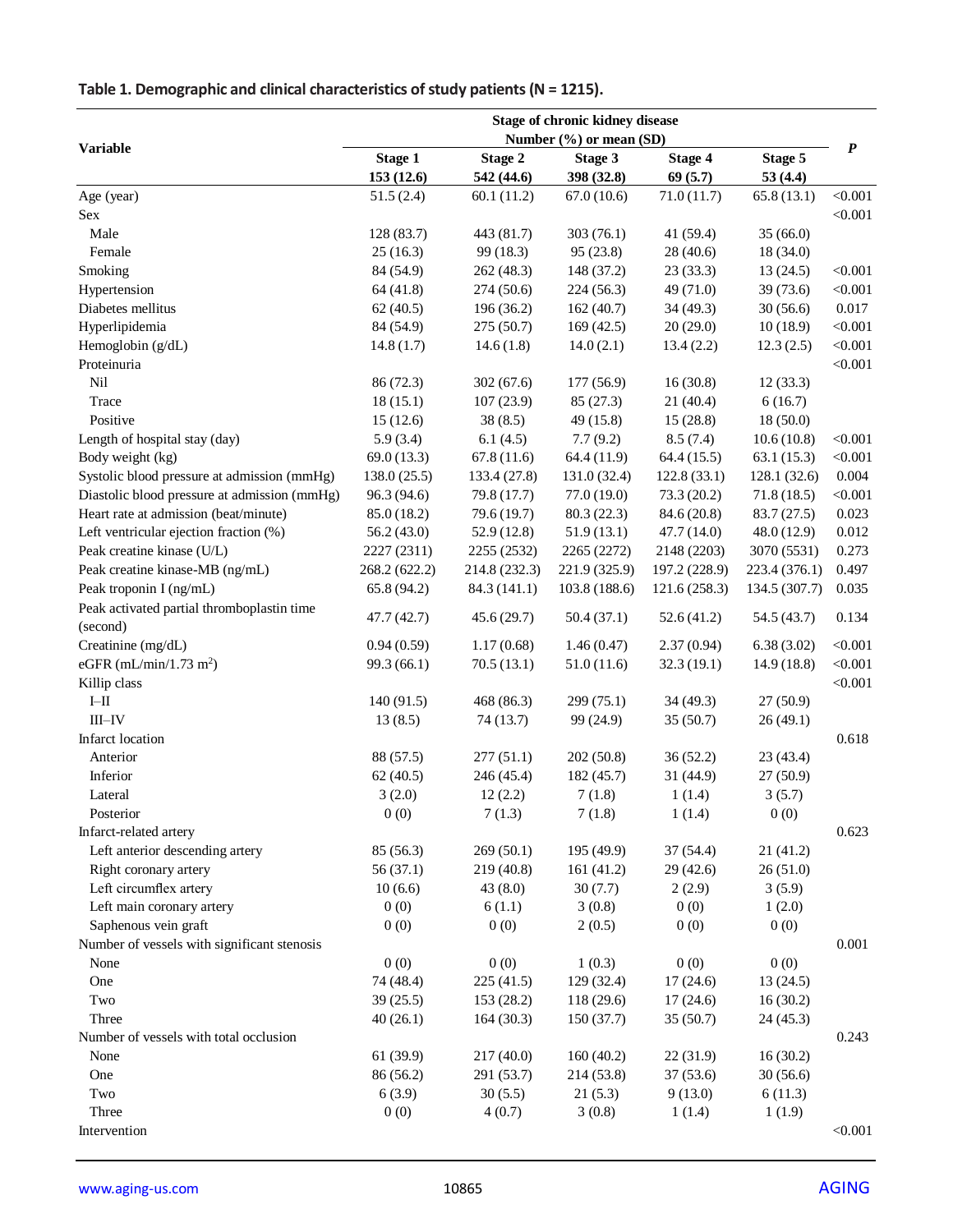| TPA+PCI or CABG                 | 24 (15.9) | 87 (16.2)  | 61(15.7)   | 3(4.3)   | 4(7.5)   |         |
|---------------------------------|-----------|------------|------------|----------|----------|---------|
| TPA only                        | 4(2.6)    | 16(3.0)    | 9(2.3)     | 1(1.4)   | 2(3.8)   |         |
| Primary PCI                     | 73(48.3)  | 286 (53.4) | 192 (49.4) | 37(53.6) | 22(41.5) |         |
| Scheduled PCI                   | 32(21.2)  | 95 (17.7)  | 87 (22.4)  | 14(20.3) | 9(17.0)  |         |
| Medicine                        | 9(6.0)    | 22(4.1)    | 11(2.8)    | 5(7.2)   | 1(1.9)   |         |
| CABG                            | 9(6.0)    | 30(5.6)    | 29(7.5)    | 9(13.0)  | 15(28.3) |         |
| Intra-aortic balloon pumping    | 4(2.6)    | 14(2.6)    | 29(7.3)    | 9(13.0)  | 17(32.1) | < 0.001 |
| Complications                   |           |            |            |          |          |         |
| Death                           | 16(10.7)  | 45(8.7)    | 30(7.9)    | 4(6.0)   | 2(4.3)   | 0.593   |
| Ventricular septal rupture      | 0(0)      | 0(0)       | 2(0.5)     | 1(1.4)   | 1(1.9)   | 0.056   |
| Free wall rupture               | 0(0)      | 2(0.4)     | 6(1.5)     | 0(0)     | 1(1.9)   | 0.147   |
| Ventricular tachycardia         | 5(3.3)    | 28(5.2)    | 27(6.8)    | 8 (11.6) | 2(3.8)   | 0.108   |
| Complete atrioventricular block | 2(1.3)    | 24(4.4)    | 24(6.0)    | 8 (11.6) | 7(13.2)  | 0.001   |
| Paroxysmal atrial fibrillation  | 5(3.3)    | 25(4.6)    | 27(6.8)    | 6(8.7)   | 8(15.1)  | 0.010   |
| Upper gastrointestinal bleeding | 3(2.0)    | 26(4.8)    | 30(7.5)    | 9(13.0)  | 3(5.7)   | 0.008   |
| Stroke                          | 1(0.7)    | 0(0)       | 1(0.3)     | 2(2.9)   | 3(5.7)   | < 0.001 |
| Acute kidney injury             | 1(0.7)    | 10(1.8)    | 20(5.0)    | 10(14.5) | 11(20.8) | < 0.001 |

CABG: coronary artery bypass grafting; eGFR: estimated glomerular filtration rate; PCI: percutaneous coronary intervention; SD: standard deviation; TPA: tissue plasminogen activator.

Continuous variables are reported as mean (standard deviation) and categorical variables are reported as frequency (%).

An estimated glomerular filtration rate [eGFR]  $\geq 90$  mL/min/1.73 m<sup>2</sup> is defined as stage 1, eGFR 60–89 mL/min/1.73 m<sup>2</sup> is defined as stage 2, eGFR 30–59 mL/min/1.73 m<sup>2</sup> is defined as stage 3, eGFR 15–29 mL/min/1.73 m<sup>2</sup> is defined as stage 4, and eGFR < 15 mL/min/1.73 m<sup>2</sup> is defined as stage 5.

A total of 100 patients (8.2%) and 250 patients (20.6%) had missing values in hemoglobin and proteinuria, respectively.

CKD stages. Specifically, using normal renal function or stage 1 CKD as the reference, the aOR was 3.68 (95% CI = 1.27–10.70) for stage 4 and 3.43 (95% CI = 1.08–10.82) for stage 5 (Table 3).

## **DISCUSSION**

In this hospital-based retrospective observational study, we found that the prevalence of CKD stages 3 or above was 42.9% in patients with acute STEMI. The Global Registry of Acute Coronary Events revealed that about one third of patients presenting with STEMI or non-STEMI had CKD [9]. The high prevalence of CKD in Taiwanese STEMI patients might be explained by the higher prevalence of CKD in the Taiwanese population, which was reported to be 11.9% (6.9% at stages 3 to 5) [10].

A major finding of this study was that STEMI patients with CKD stage 4 and stage 5 were more likely to have multivessel significant stenosis. This finding is compatible with previous studies on the severity of coronary artery atherosclerosis in patients with CKD and acute coronary syndrome [8, 11]. Our study also found that older age, male sex, type 2 diabetes mellitus, and hyperlipidemia were independently associated with an increased risk of multivessel significant stenosis in patients with acute STEMI. These associations are consistent with the existing literature on traditional cardiovascular risk factors. In addition, systolic blood pressure at admission was found to be inversely associated with the risk of multivessel significant stenosis in patients with acute STEMI. A possible reason is that multivessel disease in AMI could induce large area of myocardial ischemia and left ventricular dysfunction, which might lead to a lower systolic blood pressure.

The association between renal function impairment and the number of coronary vessels with total occlusion in acute STEMI patients has rarely been reported. In this study, we found multivessel total occlusion was significantly associated with stage 4 and stage 5 CKD, after adjusting for systolic blood pressure at admission and heart rate at admission. This is a novel finding of our study, and is compatible with the finding that a higher proportion of CABG recipients in advanced CKD patients were noted in this study and in a previous report [12].

Patients with CKD may have a higher prevalence and longer exposure of traditional risk factors of coronary artery disease, such as older age, hypertension, type 2 diabetes mellitus, hypercholesterolemia, and obesity, than patients with normal renal function. In our study, CKD stages remained to be significantly associated with multivessel total occlusion even after adjusting for these risk factors. It has been documented that CKD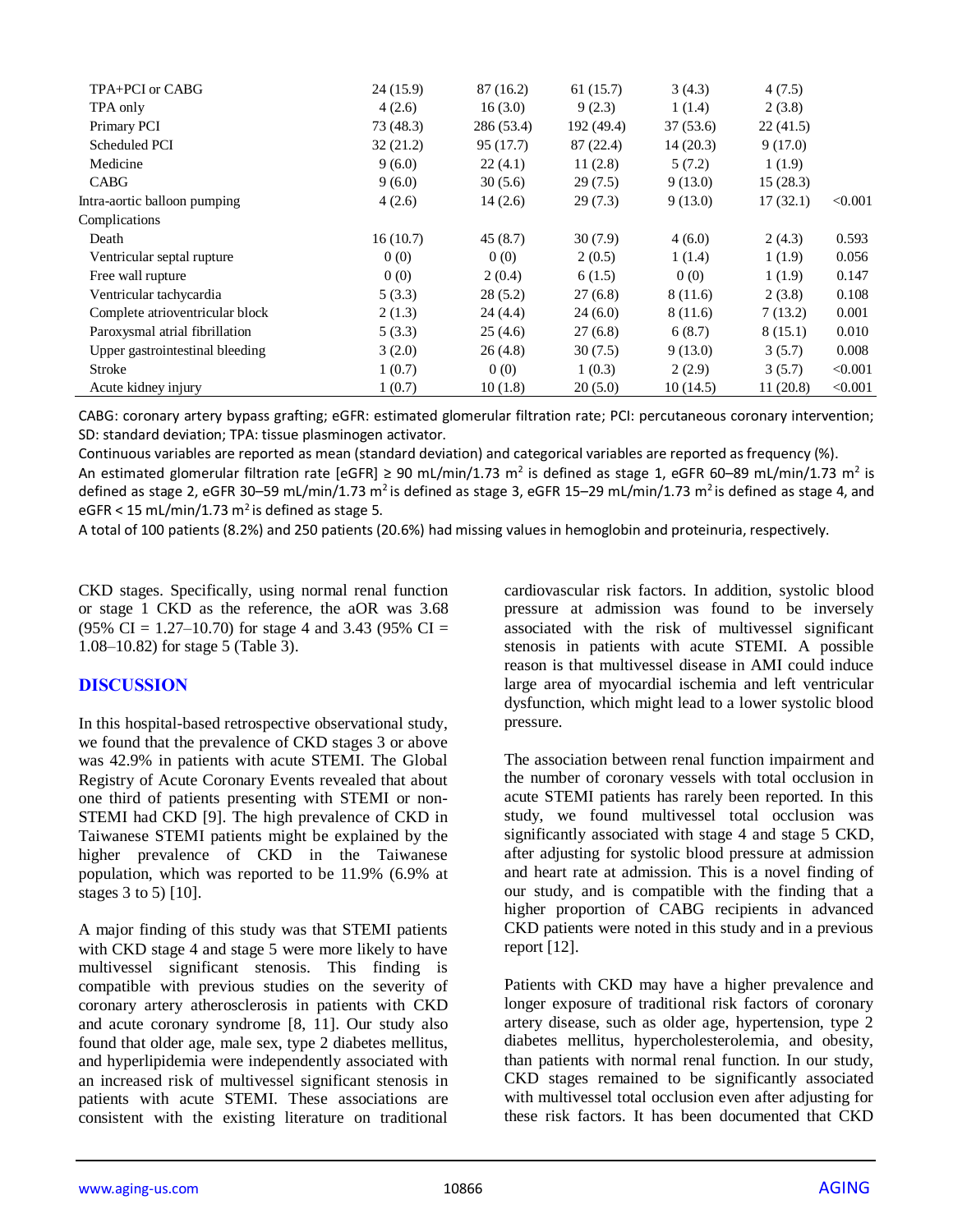|                                                        | Univariate logistic regression      |         | <b>Multiple logistic regression</b> |                  |  |
|--------------------------------------------------------|-------------------------------------|---------|-------------------------------------|------------------|--|
| <b>Variable</b>                                        | <b>Odds</b> ratio                   |         | <b>Odds</b> ratio                   |                  |  |
|                                                        | $\boldsymbol{P}$<br>(95% confidence |         | (95% confidence                     | $\boldsymbol{P}$ |  |
|                                                        | interval)                           |         | interval)                           |                  |  |
| Age (per year)                                         | $1.02(1.01-1.03)$                   | < 0.001 | $1.02(1.01-1.03)$                   | < 0.001          |  |
| Sex (male versus female)                               | $1.20(0.91-1.58)$                   | 0.203   | $1.62(1.20-2.19)$                   | 0.002            |  |
| Smoking                                                | $1.03(0.82 - 1.30)$                 | 0.791   |                                     |                  |  |
| Hypertension                                           | $1.30(1.03-1.64)$                   | 0.028   |                                     |                  |  |
| Type 2 diabetes                                        | $1.66(1.30-2.11)$                   | < 0.001 | $1.70(1.32 - 2.19)$                 | < 0.001          |  |
| Hyperlipidemia                                         | $1.15(0.91-1.45)$                   | 0.245   | $1.39(1.08-1.78)$                   | 0.010            |  |
| Hemoglobin (per g/dL)                                  | $0.93(0.88 - 0.99)$                 | 0.026   |                                     |                  |  |
| Proteinuria                                            |                                     |         |                                     |                  |  |
| Nil                                                    | 1.00                                |         |                                     |                  |  |
| Trace                                                  | $1.06(0.78-1.45)$                   | 0.691   |                                     |                  |  |
| Positive                                               | $1.18(0.80-1.74)$                   | 0.411   |                                     |                  |  |
| Body weight (per kg)                                   | $1.00(0.99-1.01)$                   | 0.695   |                                     |                  |  |
| Systolic blood pressure at admission (per 10<br>mmHg)  | $0.95(0.91 - 0.98)$                 | 0.007   | $0.95(0.91-0.99)$                   | 0.011            |  |
| Diastolic blood pressure at admission (per 10<br>mmHg) | $0.98(0.95-1.01)$                   | 0.271   |                                     |                  |  |
| Heart rate at admission (per 10 beat/minute)           | $0.97(0.92 - 1.02)$                 | 0.261   |                                     |                  |  |
| Chronic kidney disease status                          |                                     |         |                                     |                  |  |
| Stage 1                                                | 1.00                                |         | 1.00                                |                  |  |
| Stage 2                                                | $1.32(0.92 - 1.89)$                 | 0.131   | $1.13(0.78-1.66)$                   | 0.514            |  |
| Stage 3                                                | $1.93(1.32 - 2.82)$                 | 0.001   | $1.47(0.97-2.24)$                   | 0.071            |  |
| Stage 4                                                | $2.86(1.52 - 5.40)$                 | 0.001   | $2.14(1.09-4.20)$                   | 0.028            |  |
| Stage 5                                                | $2.88(1.43 - 5.81)$                 | 0.003   | $2.35(1.13 - 4.89)$                 | 0.023            |  |

**Table 2. Univariate and multiple logistic regression analyses of multivessel significant stenosis in patients with acute ST-elevation myocardial infarction.**

An estimated glomerular filtration rate (eGFR) ≥ 90 mL/min/1.73 m<sup>2</sup> is defined as stage 1, eGFR 60–89 mL/min/1.73 m<sup>2</sup> is defined as stage 2, eGFR 30–59 mL/min/1.73 m<sup>2</sup> is defined as stage 3, eGFR 15–29 mL/min/1.73 m<sup>2</sup> is defined as stage 4, and eGFR < 15 mL/min/1.73 m<sup>2</sup> is defined as stage 5.

patients are at higher risks of developing chronic inflammation, oxidative stress, and mineral metabolism disturbance [13]. Pro-inflammatory cytokines (tumor necrosis factor-α, interleukin-6, monocyte chemotactic protein-1, etc.) and inflammatory markers (e.g. Creactive protein) can be elevated as the renal function deteriorates [14]. A cohort study on the progress of inflammation and oxidative stress in patients with CKD revealed that eGFR was inversely associated with malondialdehyde and associated with superoxide dismutase and glutathione peroxidase at baseline. After 12 months of follow-up, a higher level of serum creatinine was associated with increases in high sensitivity C-reactive protein and malondialdehyde [15]. These factors could be associated with accelerated atherosclerosis and might lead to involvement of multiple coronary arteries in patients with CKD.

Disturbances in mineral metabolism, such as hyperphosphatemia, hypocalcemia, hyperparathyroidism, and vitamin D deficiency, often develop in the early stage of CKD and manifest as the disease progresses to severe CKD. The management of mineral metabolism disturbance in CKD has been difficult. As a result, the development of hyperparathyroidism, hypercalcemia, hyperphosphatemia, and high calcium-phosphate production might cause calcification of heart valves and coronary vessels, which could increase mortality risk in CAD patients receiving hemodialysis [16].

In addition, chronic inflammation is associated with coronary artery calcification, which is evidenced by the association between C-reactive protein level and coronary artery calcification in patients with end-stage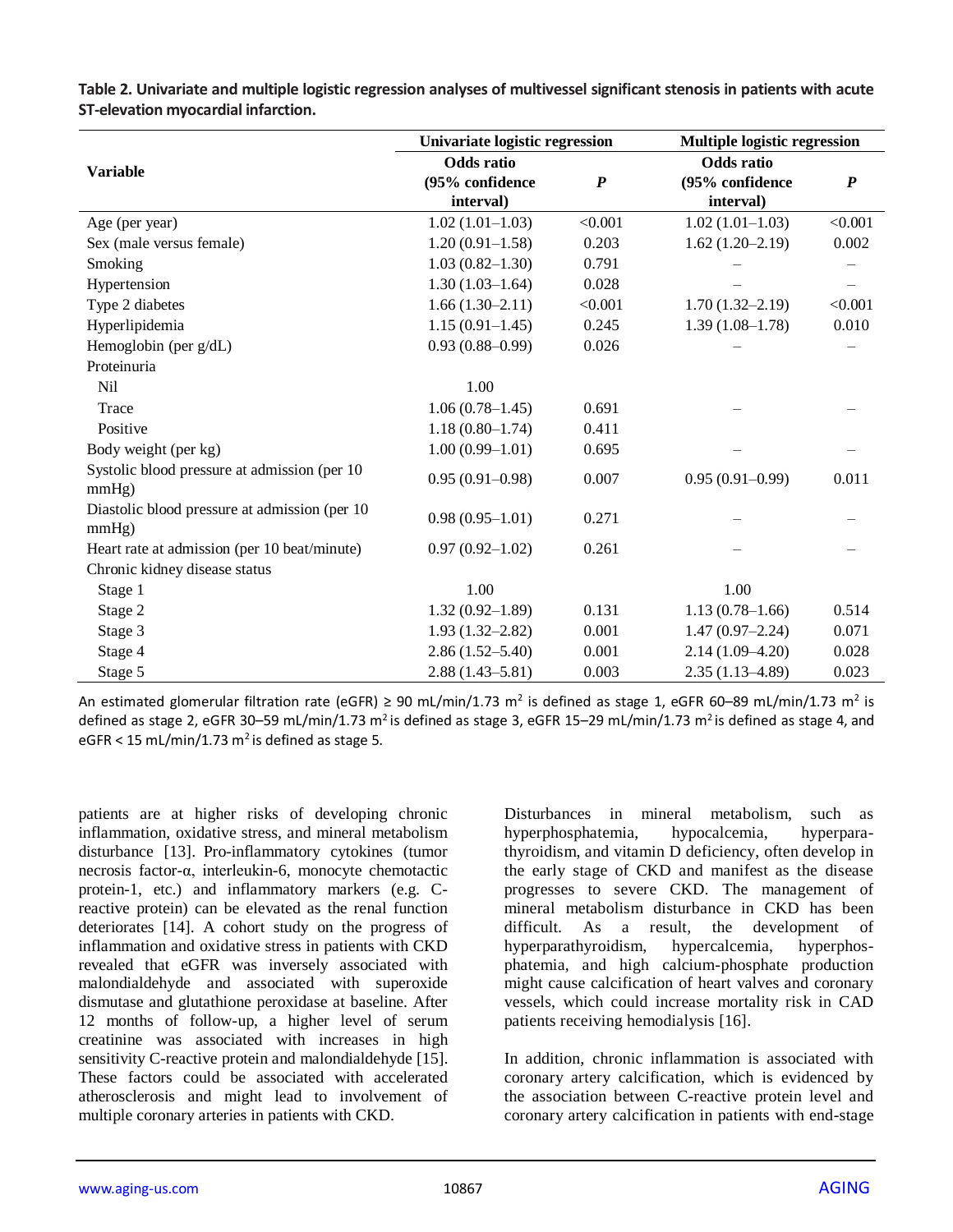|                                                | Univariate logistic regression      |       | Multiple logistic regression |                  |  |
|------------------------------------------------|-------------------------------------|-------|------------------------------|------------------|--|
| <b>Variable</b>                                | <b>Odds</b> ratio                   |       | <b>Odds</b> ratio            |                  |  |
|                                                | (95% confidence<br>$\boldsymbol{P}$ |       | (95% confidence              | $\boldsymbol{P}$ |  |
|                                                | interval)                           |       | interval)                    |                  |  |
| Age (per year)                                 | $1.01(1.00-1.03)$                   | 0.147 |                              |                  |  |
| Sex (male versus female)                       | $1.14(0.65-2.01)$                   | 0.643 |                              |                  |  |
| Smoking                                        | $0.88(0.56-1.39)$                   | 0.589 |                              |                  |  |
| Hypertension                                   | $0.80(0.51-1.25)$                   | 0.319 |                              |                  |  |
| Type 2 diabetes                                | $1.22(0.78-1.93)$                   | 0.381 |                              |                  |  |
| Hyperlipidemia                                 | $0.76(0.48-1.20)$                   | 0.231 |                              |                  |  |
| Hemoglobin (per g/dL)                          | $0.87(0.79-0.97)$                   | 0.010 |                              |                  |  |
| Proteinuria                                    |                                     |       |                              |                  |  |
| <b>Nil</b>                                     | 1.00                                |       |                              |                  |  |
| Trace                                          | $0.92(0.48 - 1.78)$                 | 0.816 |                              |                  |  |
| Positive                                       | $1.70(0.87 - 3.31)$                 | 0.119 |                              |                  |  |
| Body weight (per kg)                           | $1.00(0.98-1.01)$                   | 0.659 |                              |                  |  |
| Systolic blood pressure at admission (per 10)  | $0.92(0.86 - 1.00)$                 | 0.045 | $0.92(0.85-1.00)$            | 0.041            |  |
| mmHg)                                          |                                     |       |                              |                  |  |
| Diastolic blood pressure at admission (per 10) | $0.93(0.82 - 1.06)$                 | 0.264 |                              |                  |  |
| mmHg)                                          |                                     |       |                              |                  |  |
| Heart rate at admission (per 10 beats/minute)  | $1.11(1.00-1.23)$                   | 0.044 | $1.13(1.02 - 1.25)$          | 0.022            |  |
| Chronic kidney disease status                  |                                     |       |                              |                  |  |
| Stage 1                                        | 1.00                                |       | 1.00                         |                  |  |
| Stage 2                                        | $1.64(0.68-3.98)$                   | 0.275 | $1.68(0.69-4.10)$            | 0.252            |  |
| Stage 3                                        | $1.57(0.63-3.92)$                   | 0.332 | $1.56(0.62 - 3.90)$          | 0.346            |  |
| Stage 4                                        | $4.15(1.44 - 11.94)$                | 0.008 | $3.68(1.27-10.70)$           | 0.017            |  |
| Stage 5                                        | $3.73(1.19 - 11.65)$                | 0.024 | $3.43(1.08-10.82)$           | 0.036            |  |

**Table 3. Univariate and multiple logistic regression analyses of multivessel total occlusion in patients with acute ST-elevation myocardial infarction.**

An estimated glomerular filtration rate (eGFR) ≥ 90 mL/min/1.73 m<sup>2</sup> is defined as stage 1, eGFR 60–89 mL/min/1.73 m<sup>2</sup> is defined as stage 2, eGFR 30-59 mL/min/1.73 m<sup>2</sup> is defined as stage 3, eGFR 15-29 mL/min/1.73 m<sup>2</sup> is defined as stage 4, and eGFR < 15 mL/min/1.73  $m^2$  is defined as stage 5.

renal disease (ESRD) on peritoneal dialysis [17]. In ESRD, dialysis-related infection and other factors might lead to chronic inflammation. The characteristic of coronary artery calcification in severe CKD was the deposition of calcium over media layer of the coronary artery. As the severity of CKD increases, atherosclerosis of the intima layer and calcification of media layer would progress, which could increase the risk of cardiovascular mortality in patients with ESRD [18]. The Dallas Heart Study also reported that coronary artery calcification was more prevalent in patients with CKD at stages 3 to 5 compared with patients without CKD [19]. In addition, plaque components of coronary culprit lesions had been found to change from necrotic core-rich to calcium-rich plaques when renal function declined [20]. The increasing plaque burden of coronary artery in later stage CKD might explain the increasing number of coronary vessels with total occlusion observed in patients with early to advanced CKD stages in our study.

The intervention of acute STEMI in CKD can be challenging in cases with multivessel coronary artery disease, especially when increased risks of cerebrovascular events and bleeding complications need to be taken into consideration [21]. In AMI patients undergoing primary PCI, the 30-day and 1-year death rates, infarct artery reocclusion rate, and bleeding risk were higher in CKD than in non-CKD patients [22]. A study in patients undergoing primary PCI for acute STEMI showed that the prevalence of chronic total occlusion in a non-infarct-related artery was 13% in patients with  $CKD$  (defined as an eGFR  $\leq 60$  $mL/min/1.73$  m<sup>2</sup>), compared to 7% in those without [23]. Our study further found an increasing proportion of multivessel total occlusion (two or more vessels) from 3.9% in stage 1, 6.2% in stage 2, 6.1% in stage 3, 14.4% in stage 4, to 13.2% in stage 5 CKD among patients with acute STEMI. When patients with CKD progress to stages 4 and 5, more aggressive screening and treatment for coronary artery disease might be necessary.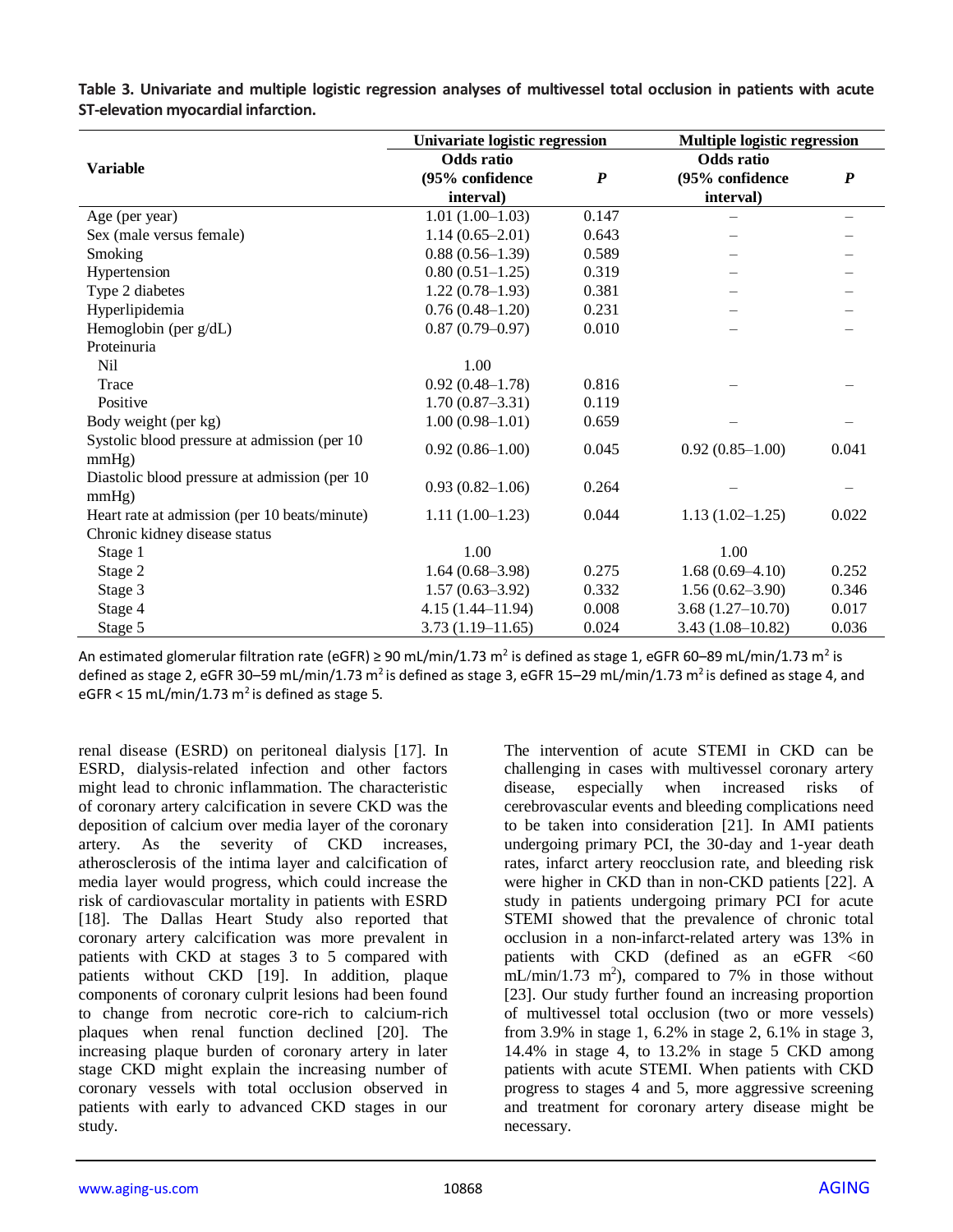In this study, patients who fit the inclusion criteria were recruited consecutively, which could minimize selection bias. All the patients included in the study had received coronary angiography, and therefore misdiagnosis of STEMI was unlikely. The large number of patients allowed us to obtain stable risk estimates even after adjusting for multiple risk factors. Nonetheless, this study has some limitations. We did not evaluate the effects of mineral metabolism disturbance. They are not routinely monitored in patients with acute STEMI, and therefore further studies investigating these factors are warranted. In addition, we did not study the effects of history of angina pectoris, myocardial infarction, or coronary intervention. They may be associated with multivessel involvement in STEMI patients, but the information was not available in all acute STEMI patients, especially those who were unconscious on arrival and never regained consciousness before death. Long-term follow-up studies are needed to address these issues.

In conclusion, in patients with acute STEMI, severe renal function impairment (CKD stage 4 and stage 5) was associated with a significant higher risk of having multivessel significant stenosis after adjusting for age, sex, type 2 diabetes mellitus, hyperlipidemia, and systolic blood pressure at admission. In addition, severe CKD (stages 4 and 5) was associated with a significant higher risk of having multivessel total occlusion after adjusting for systolic blood pressure and heart rate at admission. Clinicians should be vigilant to this phenomenon in the management of patients with CKD.

## **MATERIALS AND METHODS**

We conducted a study using the electronic patient record system of a regional teaching hospital in southern Taiwan. Records of consecutive patients with acute STEMI admitted to the hospital between March 1999 and October 2013 were reviewed. Patients who did not receive coronary angiography or had missing data in their records were excluded.

The study protocol was approved by the Institutional Review Board of the Ditmanson Medical Foundation Chia-Yi Christian Hospital, Taiwan (No. 100061). The Institutional Review Board waived the requirement for obtaining informed consent from the patients. All patient records were de-identified prior to analysis.

The diagnosis of STEMI was based on (1) concurrence of chest pain, symptoms compatible with acute heart failure, or unexplained syncope, (2) ST-segment elevation  $\geq 1$  mm in two inferior or lateral leads, or  $\geq 2$ mm in  $\geq 2$  precordial leads, and (3) elevation of creatine kinase-MB or troponin-I.

Serum creatinine was measured by the enzymatic method using an Accuras Auto Cre diagnostic kit (Shino-Test Corporation, Tokyo, Japan) with a Labospect 008 clinical analyzer (Hitachi High-Technologies Corporation, Tokyo, Japan) [24]. We calculated the estimated glomerular filtration rate (eGFR) using the Chronic Kidney Disease Epidemiology Collaboration (CKD-EPI) [25] as follows:

GFR = 141 × min(Scr/k, 1)<sup> $\alpha$ </sup> × max(Scr/k, 1)<sup>-1.209</sup> ×  $0.993<sup>age</sup> \times 1.018$  [if female]  $\times$  1.159 [if black]

Scr is serum creatinine (mg/dL), κ is 0.7 for females and 0.9 for males,  $\alpha$  is −0.329 for females and −0.411 for males, min indicates the minimum of Scr/κ or 1, and max indicates the maximum of Scr/κ or 1.

The stage of CKD was determined according to the following definition:

Stage 1: eGFR  $\geq$  90 mL/min/1.73 m<sup>2</sup> and clinical proteinuria, hematuria, or pathological evidence of renal parenchymal injury for 3 months.

Stage 2: eGFR between 60 and 89 mL/min/1.73 m<sup>2</sup> and clinical proteinuria, hematuria or pathological evidence of renal parenchymal injury for 3 months.

Stage 3: eGFR between 30 and 59 mL/min/1.73 m<sup>2</sup>.

Stage 4: eGFR between 15 and 29 mL/min/1.73 m<sup>2</sup>.

Stage 5: eGFR <  $15 \text{ mL/min}/1.73 \text{ m}^2$ .

We evaluated coronary lesions using coronary angiography evaluation criteria [26]. The arteries of the coronary circulation system studied included the left main coronary artery, left anterior descending artery, left circumflex artery, and right coronary artery. We defined significant coronary stenosis as luminal stenosis of 50% or more, and multivessel involvement as the involvement of at least two of the above mentioned coronary arteries.

### **Statistical analysis**

We presented continuous variables as mean and standard deviation, and categorical variables as frequency and percentage. Analysis of variance and Chi-square test were used to compare the demographic and clinical characteristics of study patients with different CKD stages for continuous and categorical variables, respectively. Univariate and multiple logistic regression analyses with a backward elimination procedure based on the likelihood ratio test were conducted to assess the factors associated with multivessel significant stenosis and multivessel total occlusion. The possible two-way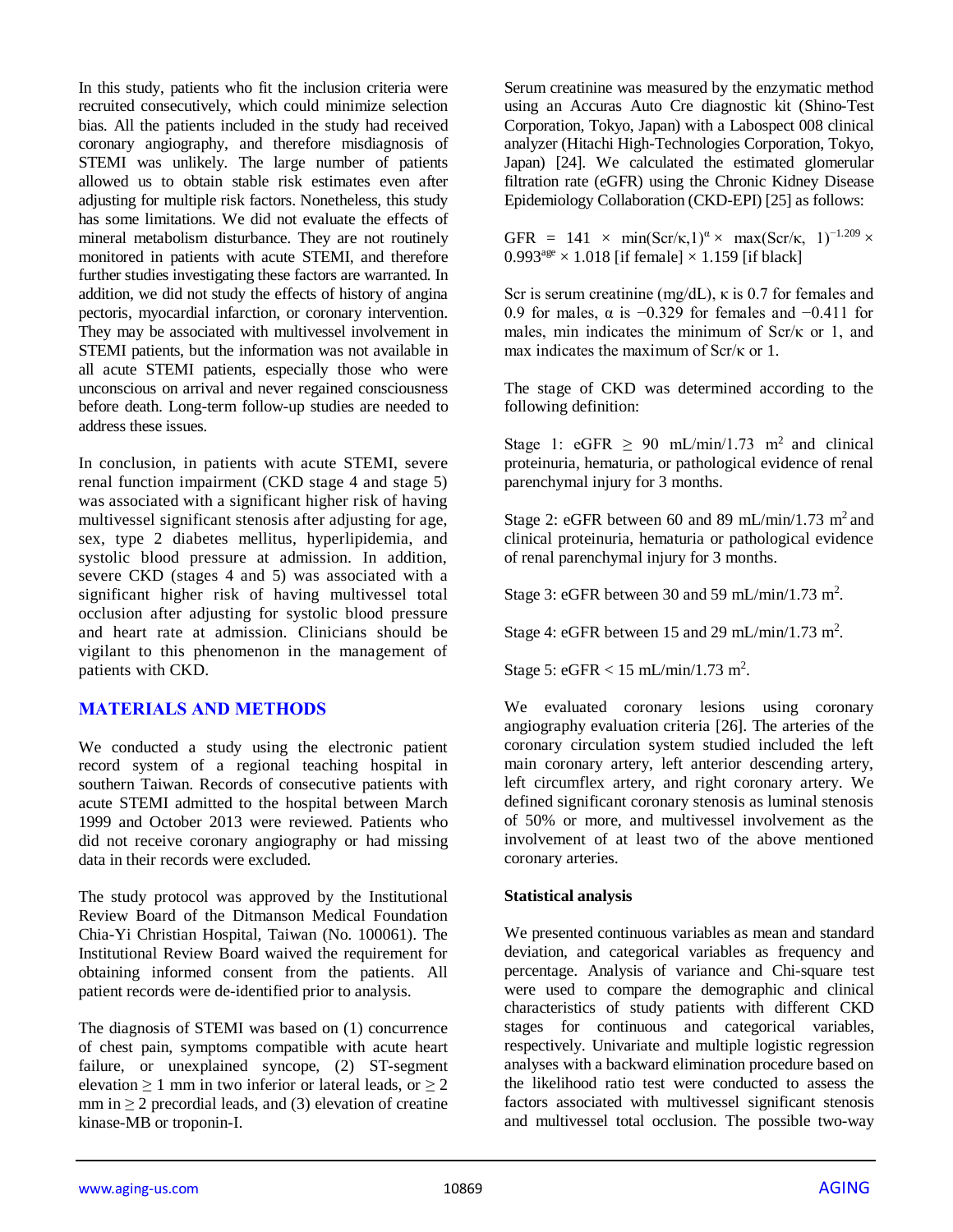age and sex interaction effects with CKD stage in the multiple logistic regression models were tested. A *P* < 0.05 was considered statistically significant. All statistical analyses were performed using IBM SPSS Statistics for Windows, Version 23.0 (IBM Corp., Armonk, NY, USA).

## **Abbreviations**

AMI: acute myocardial infarction; CABG: coronary artery bypass grafting; CKD: chronic kidney disease; ESRD: end-stage renal disease; GFR: glomerular filtration rate; PCI: percutaneous coronary intervention; STEMI: ST-elevation myocardial infarction.

## **AUTHOR CONTRIBUTIONS**

R-YC and MK conceived and designed the study. R-YC and H-LT carried out the study. R-YC drafted the manuscript. MK and H-RG revised the manuscript. R-YC and MK performed the statistical analyses. All authors read and approved the final manuscript.

## **CONFLICTS OF INTEREST**

The authors declare that they have no conflicts of interest.

## **FUNDING**

The authors received no financial support for the research, authorship, and/or publication of this article.

## **REFERENCES**

- 1. Grams ME, Juraschek SP, Selvin E, Foster MC, Inker LA, Eckfeldt JH, Levey AS, Coresh J. Trends in the Prevalence of Reduced GFR In the United States: A Comparison of Creatinine- and Cystatin C-Based Estimates. Am J Kidney Dis. 2013; 62:253–60. <https://doi.org/10.1053/j.ajkd.2013.03.013> PMID[:23619125](https://pubmed.ncbi.nlm.nih.gov/23619125)
- 2. van der Velde M, Matsushita K, Coresh J, Astor BC, Woodward M, Levey A, de Jong P, Gansevoort RT, and Chronic Kidney Disease Prognosis Consortium. Lower estimated glomerular filtration rate and higher albuminuria are associated with all-cause and cardiovascular mortality. A collaborative meta-analysis of high-risk population cohorts. Kidney Int. 2011; 79:1341–52. <https://doi.org/10.1038/ki.2010.536>

PMID[:21307840](https://www.ncbi.nlm.nih.gov/pubmed/21307840)

3. Fox CS, Matsushita K, Woodward M, Bilo HJ, Chalmers J, Heerspink HJ, Lee BJ, Perkins RM, Rossing P, Sairenchi T, Tonelli M, Vassalotti JA, Yamagishi K, et al,

and Chronic Kidney Disease Prognosis Consortium. Associations of kidney disease measures with mortality and end-stage renal disease in individuals with and without diabetes: a meta-analysis. Lancet. 2012; 380:1662–73.

[https://doi.org/10.1016/S0140-6736\(12\)61350-6](https://doi.org/10.1016/S0140-6736(12)61350-6) PMI[D:23013602](https://pubmed.ncbi.nlm.nih.gov/23013602)

- 4. Mahmoodi BK, Matsushita K, Woodward M, Blankestijn PJ, Cirillo M, Ohkubo T, Rossing P, Sarnak MJ, Stengel B, Yamagishi K, Yamashita K, Zhang L, Coresh J, et al, and Chronic Kidney Disease Prognosis Consortium. Associations of kidney disease measures with mortality and end-stage renal disease in individuals with and without hypertension: a metaanalysis. Lancet. 2012; 380:1649–61. [https://doi.org/10.1016/S0140-6736\(12\)61272-0](https://doi.org/10.1016/S0140-6736(12)61272-0) PMI[D:23013600](https://pubmed.ncbi.nlm.nih.gov/23013600)
- 5. Shlipak MG, Heidenreich PA, Noguchi H, Chertow GM, Browner WS, McClellan MB. Association of renal insufficiency with treatment and outcomes after myocardial infarction in elderly patients. Ann Intern Med. 2002; 137:555–62.

[https://doi.org/10.7326/0003-4819-137-7-200210010-](https://doi.org/10.7326/0003-4819-137-7-200210010-00006) [00006](https://doi.org/10.7326/0003-4819-137-7-200210010-00006) PMI[D:12353942](https://pubmed.ncbi.nlm.nih.gov/12353942)

- 6. Wright RS, Reeder GS, Herzog CA, Albright RC, Williams BA, Dvorak DL, Miller WL, Murphy JG, Kopecky SL, Jaffe AS. Acute myocardial infarction and renal dysfunction: a high-risk combination. Ann Intern Med. 2002; 137:563–70. [https://doi.org/10.7326/0003-4819-137-7-200210010-](https://doi.org/10.7326/0003-4819-137-7-200210010-00007) [00007](https://doi.org/10.7326/0003-4819-137-7-200210010-00007) PMI[D:12353943](https://pubmed.ncbi.nlm.nih.gov/12353943)
- 7. Fox CS, Muntner P, Chen AY, Alexander KP, Roe MT, Cannon CP, Saucedo JF, Kontos MC, Wiviott SD, and Acute Coronary Treatment and Intervention Outcomes Network Registry. Use of Evidence-Based Therapies in Short-Term Outcomes of St-Segment Elevation Myocardial Infarction and Non-St-Segment Elevation Myocardial Infarction in Patients with Chronic Kidney Disease: A Report from the National Cardiovascular Data Acute Coronary Treatment and Intervention Outcomes Network Registry. Circulation. 2010; 121:357–65.

<https://doi.org/10.1161/CIRCULATIONAHA.109.865352> PMI[D:20065168](https://pubmed.ncbi.nlm.nih.gov/20065168)

8. Olechnowicz-Tietz S, Gluba A, Paradowska A, Banach M, Rysz J. The risk of atherosclerosis in patients with chronic kidney disease. Int Urol Nephrol. 2013; 45:1605–12. <https://doi.org/10.1007/s11255-013-0407-1>

PMI[D:23483304](https://pubmed.ncbi.nlm.nih.gov/23483304)

9. Santopinto JJ, Fox KA, Goldberg RJ, Budaj A, Piñero G, Avezum A, Gulba D, Esteban J, Gore JM, Johnson J, Gurfinkel EP, and GRACE Investigators. Creatinine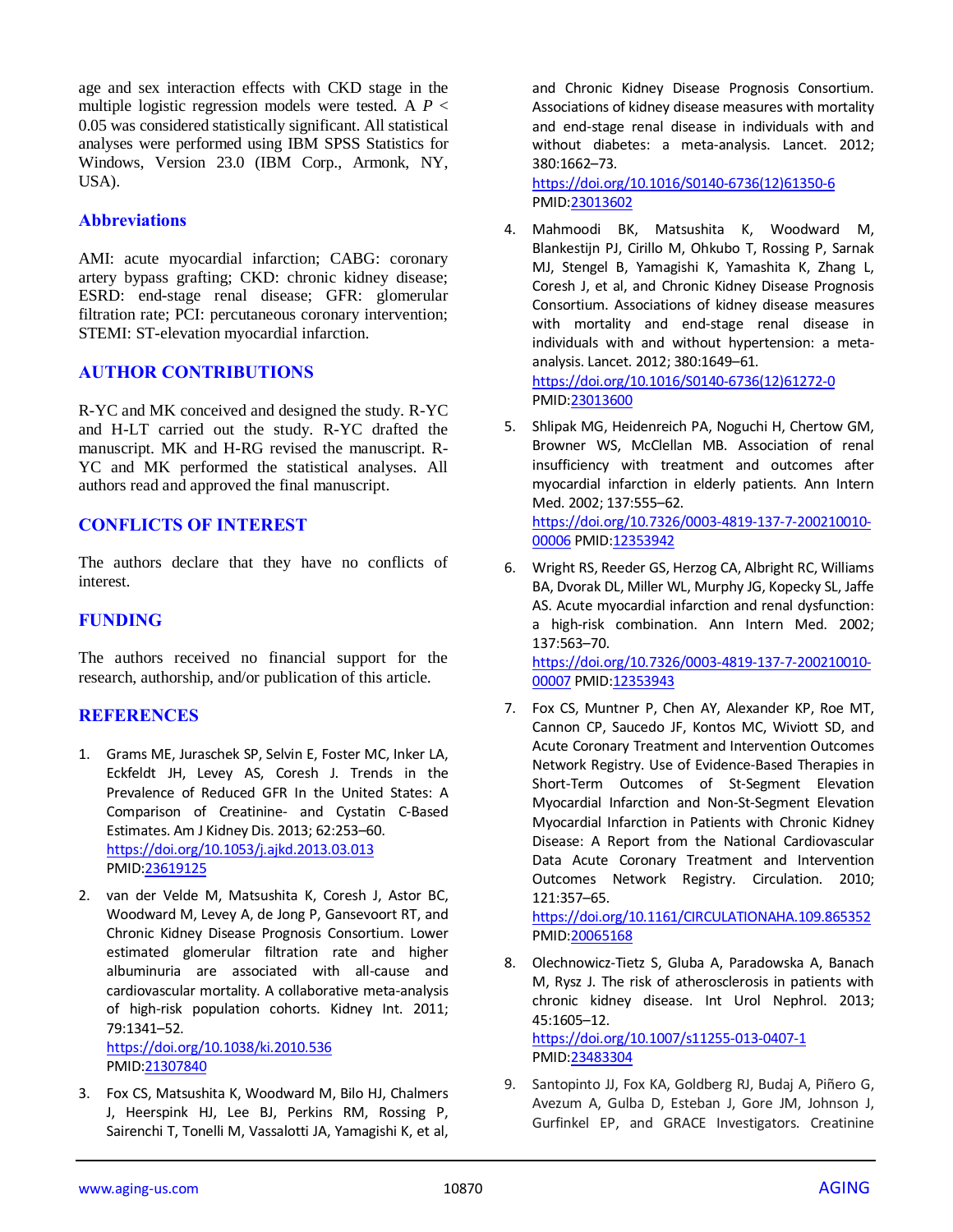Clearance and Adverse Hospital Outcomes in Patients with Acute Coronary Syndromes: Findings from the Global Registry of Acute Coronary Events (GRACE). Heart. 2003; 89:1003–08. <https://doi.org/10.1136/heart.89.9.1003> PMID[:12923009](https://www.ncbi.nlm.nih.gov/pubmed/12923009)

- 10. Hwang SJ, Tsai JC, Chen HC. Epidemiology, Impact and Preventive Care of Chronic Kidney Disease in Taiwan. Nephrology (Carlton). 2010 (Suppl 2); 15:3–9. <https://doi.org/10.1111/j.1440-1797.2010.01304.x> PMID[:20586940](https://pubmed.ncbi.nlm.nih.gov/20586940)
- 11. Reinecke H, Breithardt G, Engelbertz C, Schmieder RE, Fobker M, Pinnschmidt HO, Schmitz B, Bruland P, Wegscheider K, Pavenstädt H, Brand E. Baseline characteristics and prescription patterns of standard drugs in patients with angiographically determined coronary artery disease and renal failure (CAD-REF Registry). PLoS One. 2016; 11:e0148057. <https://doi.org/10.1371/journal.pone.0148057> PMID[:26859890](https://pubmed.ncbi.nlm.nih.gov/26859890)
- 12. Chang TI, Shilane D, Kazi DS, Montez-Rath ME, Hlatky MA, Winkelmayer WC. Multivessel coronary artery bypass grafting versus percutaneous coronary intervention in ESRD. J Am Soc Nephrol. 2012; 23:2042–49. <https://doi.org/10.1681/ASN.2012060554> PMID[:23204445](https://pubmed.ncbi.nlm.nih.gov/23204445)
- 13. Cai Q, Mukku VK, Ahmad M. Coronary artery disease in patients with chronic kidney disease: a clinical update. Curr Cardiol Rev. 2013; 9:331–39. <https://doi.org/10.2174/1573403x10666140214122234> PMID[:24527682](https://pubmed.ncbi.nlm.nih.gov/24527682)
- 14. Papayianni A, Alexopoulos E, Giamalis P, Gionanlis L, Belechri AM, Koukoudis P, Memmos D. Circulating levels of ICAM-1, VCAM-1, and MCP-1 are increased in haemodialysis patients: association with inflammation, dyslipidaemia, and vascular events. Nephrol Dial Transplant. 2002; 17:435–41. <https://doi.org/10.1093/ndt/17.3.435> PMI[D:11865089](https://pubmed.ncbi.nlm.nih.gov/11865089)
- 15. Xu G, Luo K, Liu H, Huang T, Fang X, Tu W. The progress of inflammation and oxidative stress in patients with chronic kidney disease. Ren Fail. 2015; 37:45–49. <https://doi.org/10.3109/0886022X.2014.964141> PMID[:25375354](https://pubmed.ncbi.nlm.nih.gov/25375354)
- 16. Ganesh SK, Stack AG, Levin NW, Hulbert-Shearon T, Port FK. Association of elevated serum PO(4), Ca X PO(4) product, and parathyroid hormone with cardiac mortality risk in chronic hemodialysis patients. J Am Soc Nephrol. 2001; 12:2131–38. PMID[:11562412](https://pubmed.ncbi.nlm.nih.gov/11562412)
- 17. Stompór T, Pasowicz M, Sulłowicz W, Dembińska-Kieć A, Janda K, Wójcik K, Tracz W, Zdzienicka A, Klimeczek

P, Janusz-Grzybowska E. An association between coronary artery calcification score, lipid profile, and selected markers of chronic inflammation in ESRD patients treated with peritoneal dialysis. Am J Kidney Dis. 2003; 41:203–11.

<https://doi.org/10.1053/ajkd.2003.50005> PMI[D:12500238](https://pubmed.ncbi.nlm.nih.gov/12500238)

18. London GM, Guérin AP, Marchais SJ, Métivier F, Pannier B, Adda H. Arterial media calcification in endstage renal disease: impact on all-cause and cardiovascular mortality. Nephrol Dial Transplant. 2003; 18:1731–40. <https://doi.org/10.1093/ndt/gfg414>

PMI[D:12937218](https://pubmed.ncbi.nlm.nih.gov/12937218)

- 19. Kramer H, Toto R, Peshock R, Cooper R, Victor R. Association between chronic kidney disease and coronary artery calcification: the Dallas Heart Study. J Am Soc Nephrol. 2005;16:507–13. <https://doi.org/10.1681/ASN.2004070610> PMI[D:15601745](https://www.ncbi.nlm.nih.gov/pubmed/15601745)
- 20. Kono K, Fujii H, Nakai K, Goto S, Shite J, Hirata K, Fukagawa M, Nishi S. Composition and plaque patterns of coronary culprit lesions and clinical characteristics of patients with chronic kidney disease. Kidney Int. 2012; 82:344–51.

<https://doi.org/10.1038/ki.2012.118> PMI[D:22513825](https://pubmed.ncbi.nlm.nih.gov/22513825)

21. Saltzman AJ, Stone GW, Claessen BE, Narula A, Leon-Reyes S, Weisz G, Brodie B, Witzenbichler B, Guagliumi G, Kornowski R, Dudek D, Metzger DC, Lansky AJ, et al. Long-term Impact of Chronic Kidney Disease in Patients with St-Segment Elevation Myocardial Infarction Treated With Primary Percutaneous Coronary Intervention: the HORIZONS-AMI (Harmonizing Outcomes with Revascularization and Stents in Acute Myocardial Infarction) Trial. JACC Cardiovasc Interv. 2011; 4:1011–19.

<https://doi.org/10.1016/j.jcin.2011.06.012> PMI[D:21939942](https://pubmed.ncbi.nlm.nih.gov/21939942)

22. Sadeghi HM, Stone GW, Grines CL, Mehran R, Dixon SR, Lansky AJ, Fahy M, Cox DA, Garcia E, Tcheng JE, Griffin JJ, Stuckey TD, Turco M, Carroll JD. Impact of renal insufficiency in patients undergoing primary angioplasty for acute myocardial infarction. Circulation. 2003; 108:2769–75.

<https://doi.org/10.1161/01.CIR.0000103623.63687.21> PMI[D:14638545](https://www.ncbi.nlm.nih.gov/pubmed/14638545)

23. Bataille Y, Plourde G, Machaalany J, Abdelaal E, Déry JP, Larose E, Déry U, Noël B, Barbeau G, Roy L, Costerousse O, Bertrand OF. Interaction of chronic total occlusion and chronic kidney disease in patients undergoing primary percutaneous coronary intervention for acute ST-elevation myocardial infarction. Am J Cardiol. 2013; 112:194–99.